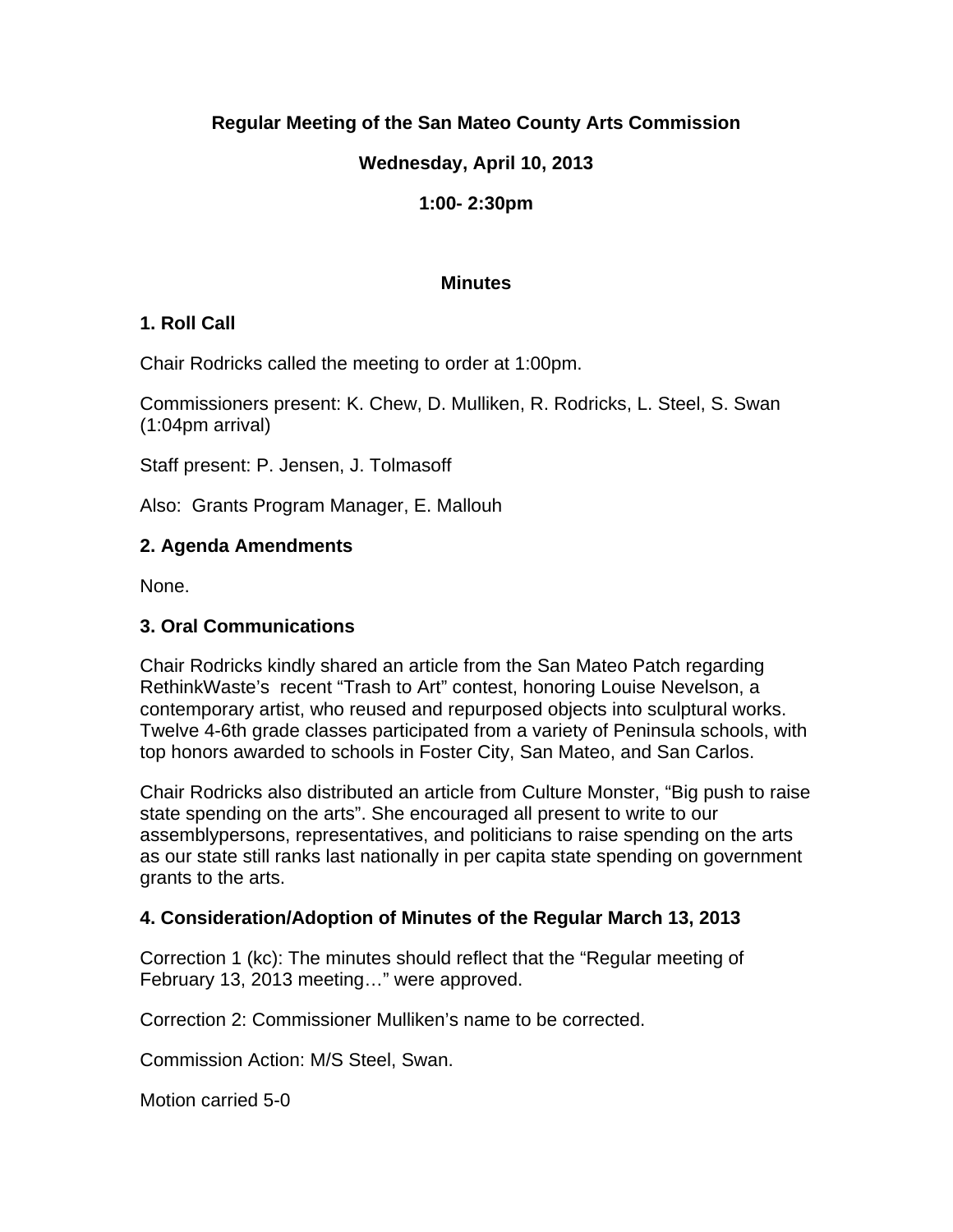# **5. Reports (Reports are verbal)**

## **A. Curator's Report**

Chair Rodricks received and presented a report to share with the Commission from Curator Teresa Silvestri (absent). Chair confirms that four paintings from the Women's Show have been sold, setting a new record for Caldwell Gallery sales. The show will be de-installed on May 3rd (Friday). A request was made asking Commissioners, who are available, to help with de-installation.

## **B. Grants & Workshop Program Manager's Report**

#### **The William and Flora Hewlett Foundation:**

Grants Manager Mallouh, assisted by Chair Rodricks, shared their engaging and exciting conversation with Supervisor Groom, Supervisor Slocum, and representatives from the Hewlett Foundation. Starting in 2014, the Foundation will match at least \$12,000 of Commission grants in this next fiscal cycle. Mallouh reports that they chose the San Mateo County Arts Commission because of our newly established grants program and that we are recognized as one of the few underserved counties within the Foundation's generous reach. Legal logistics and a Letter of Agreement will be further vetted and discussed between County Counsel and the Foundation attorneys.

Ms. Mallouh also provided healthy discourse on the subject of granting funds to a fiscal sponsorship vs. a 501.3.c organization.

#### **March 28, 2013 Grant Making Workshop Report:**

Held at the Laurel Room of the San Mateo Main Library, Grants Manager Mallouh reported that fourteen people, representing nine organizations attended to learn about the Commission's new grant programs. District 4 had the most attendees (four), while the other districts had two or less representatives from their local art organizations.

A lively discussion among all present ensued in regards to granting funds to existing 501.3.c (not for profit) organizations versus emerging fiscally-sponsored organizations: the Commissioners and Staff discussed the various financial documentation that the Commission specifically needs from potential grant applicants.

Grants Manager Mallouh spoke about the different roles that the Commission might need to play since we are helping smaller groups (the fiscally-sponsored organizations). She stressed that we need to be responsible for knowing the relationship between the fiscal sponsor and the organization that is requesting the grant.

Discussions resulted in an agreement among the Commissioners to continue to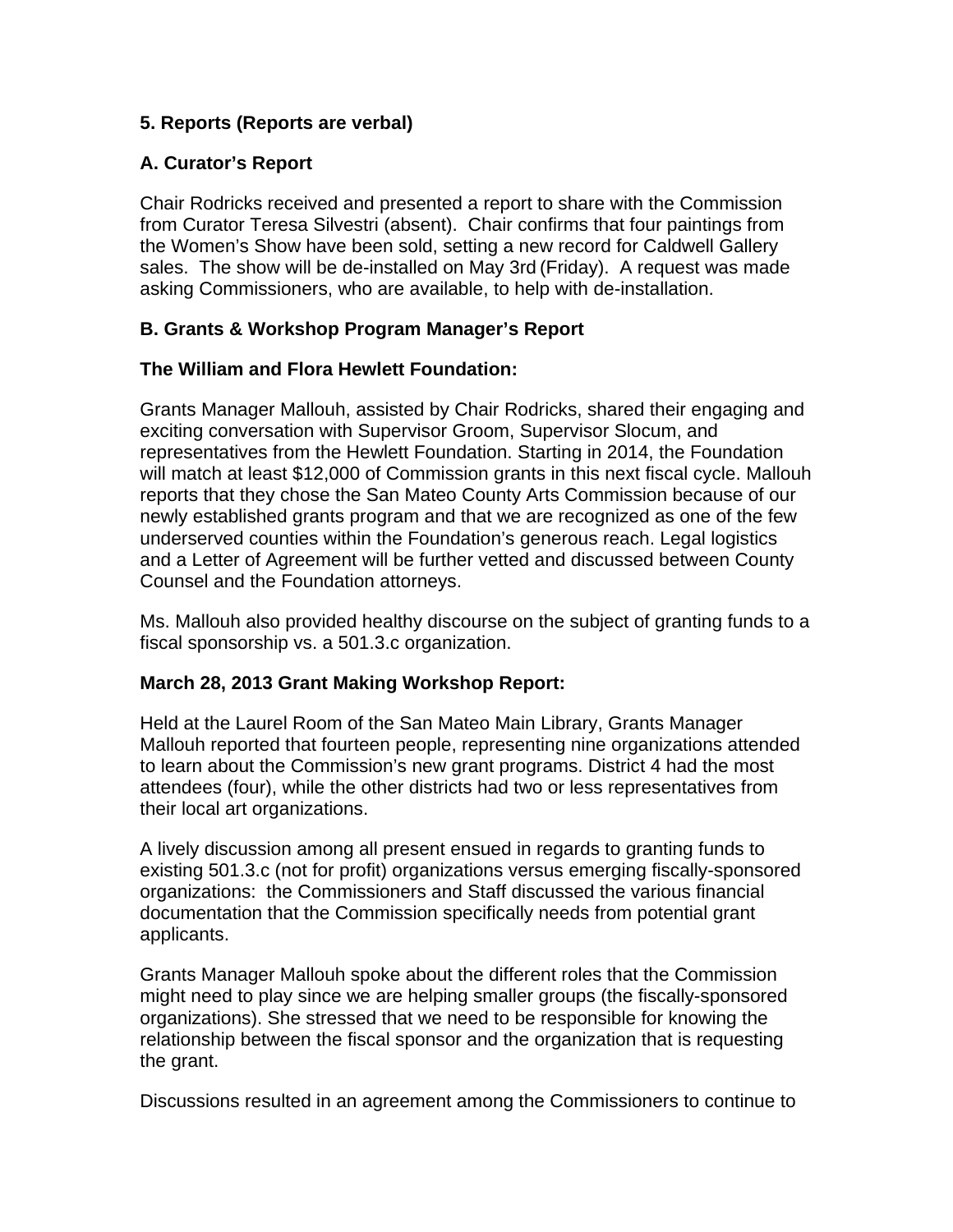review the Strategic Plan. ADDENDUM TO MINUTES: Minutes-taker, Commissioner Chew, reports that on June 13, 2012, the Commission voted 5-0, approving the Strategic Plan, verbatim; the grants program speaks to working only with 501.3.c's, but gives no mention to fiscal sponsored organizations.

# **B3. Art Education Grants**

To date, twelve (12) \$50.00 grant applications, totalling \$600.00, have been received and vetted by Dick Sperisen, the Art Program Coordinator for the County Board of Education. The last day to apply is April 12th. Grants Manager Mallouh will coordinate efforts, consolidate and list data onto accessible spreadsheets.

# **6. Action Items**

**6A. Consider a motion asking the Board of Supervisors to accept a donation from The William & Flora Hewlett Foundation to the County Arts grants program in the amount of (at least) \$12,000.00 per year, for the next two years.** 

Commissioner Action: M/S Steel, Swan

Motion carried 5-0.

# **6B. Approve the Arts Education Grants**

Commissioner Action: M/S Swan, Steel

Motion carried 5-0.

#### **6C. Motion to appoint an Arts Commissioner to the Poet Laureate Advisory Committee**

Commissioner Mulliken was invited by the committee and has volunteered to act as Commission representative.

Commissioner Action: M/S Swan, Chew

Motion carried 5-0.

# **7. Staff and Commission Reports:**

None

# **8. Discussion Items:**

# **8A. Draft two year (2013-2015) Arts Commission Budget and Work Plan**

Commissioners Rodricks and Steel submitted a draft budget detailing funds with